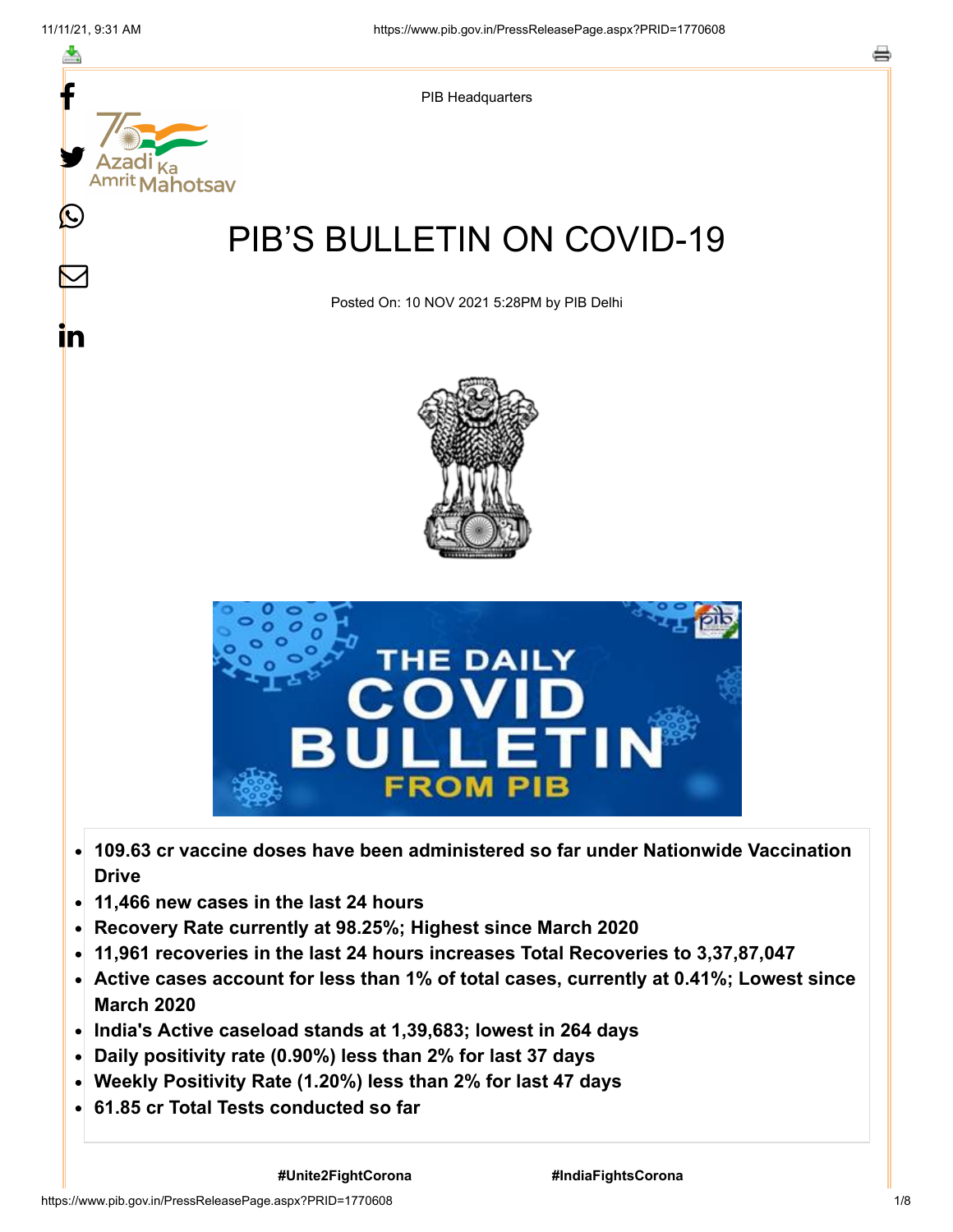f

y.

 $\bigcirc$ 

 $\boldsymbol{\nabla}$ 

in

## **PRESS INFORMATION BUREAU MINISTRY OF INFORMATION & BROADCASTING GOVERNMENT OF INDIA**

**Ministry of Information** and Broadcasting **Sovernment of India** 



(As on 10th Nov, 2021)

**AVID-19 ACCINE** 

# **India's Vaccination drive 109.63 CRORE crosses** mark of administered doses.

#We4Vaccine #LargestVaccinationDrive

O/COVIDNewsByMIB O/MIB\_India O/MIB\_Hindi O/inbministry O/inbministry **@/mib\_india**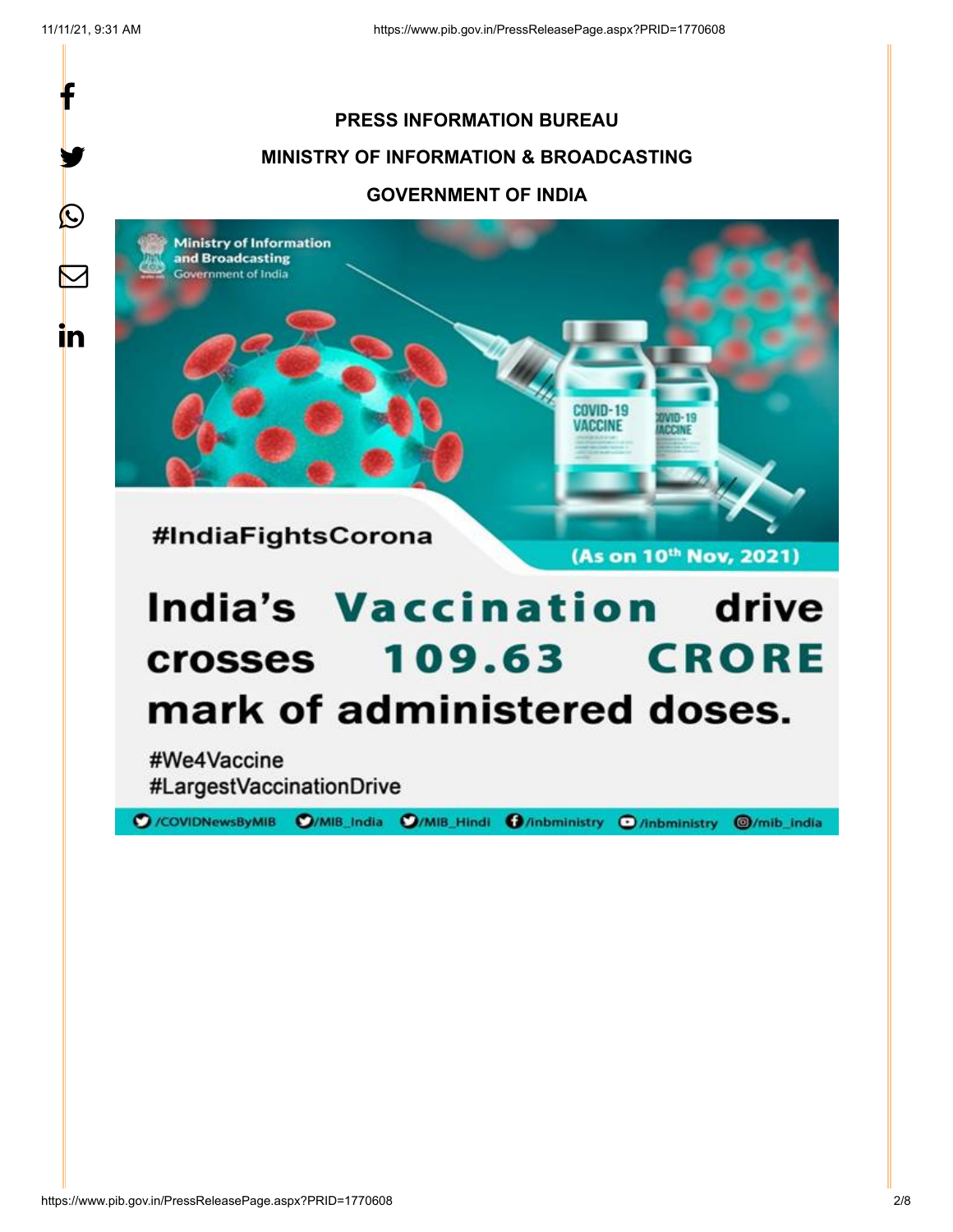11/11/21, 9:31 AM https://www.pib.gov.in/PressReleasePage.aspx?PRID=1770608



## **COVID-19 Update**

**India's Cumulative COVID-19 Vaccination Coverage exceeds 109.63 Cr**

**More than 52 Lakh doses administered in the last 24 hours**

**Recovery Rate currently at 98.25%**

## **11,466 New Cases reported in the last 24 hours**

## **India's Active Caseload (1,39,683) is lowest in 264 days**

## **Weekly Positivity Rate (1.20%) less than 2% for last 47 days**

With the administration of **52,69,137** vaccine doses in the last 24 hours, India's COVID-19 vaccination coverage has exceeded **109.63 Cr (1,09,63,59,208)** as per provisional reports till 7 am today. This has been achieved through 1,11,61,268 sessions.

The break-up of the cumulative figure as per the provisional report till 7 am today include:

| <b>HCWs</b> | $1st$ Dose | 1,03,79,823 |
|-------------|------------|-------------|
|             | $2nd$ Dose | 92,86,242   |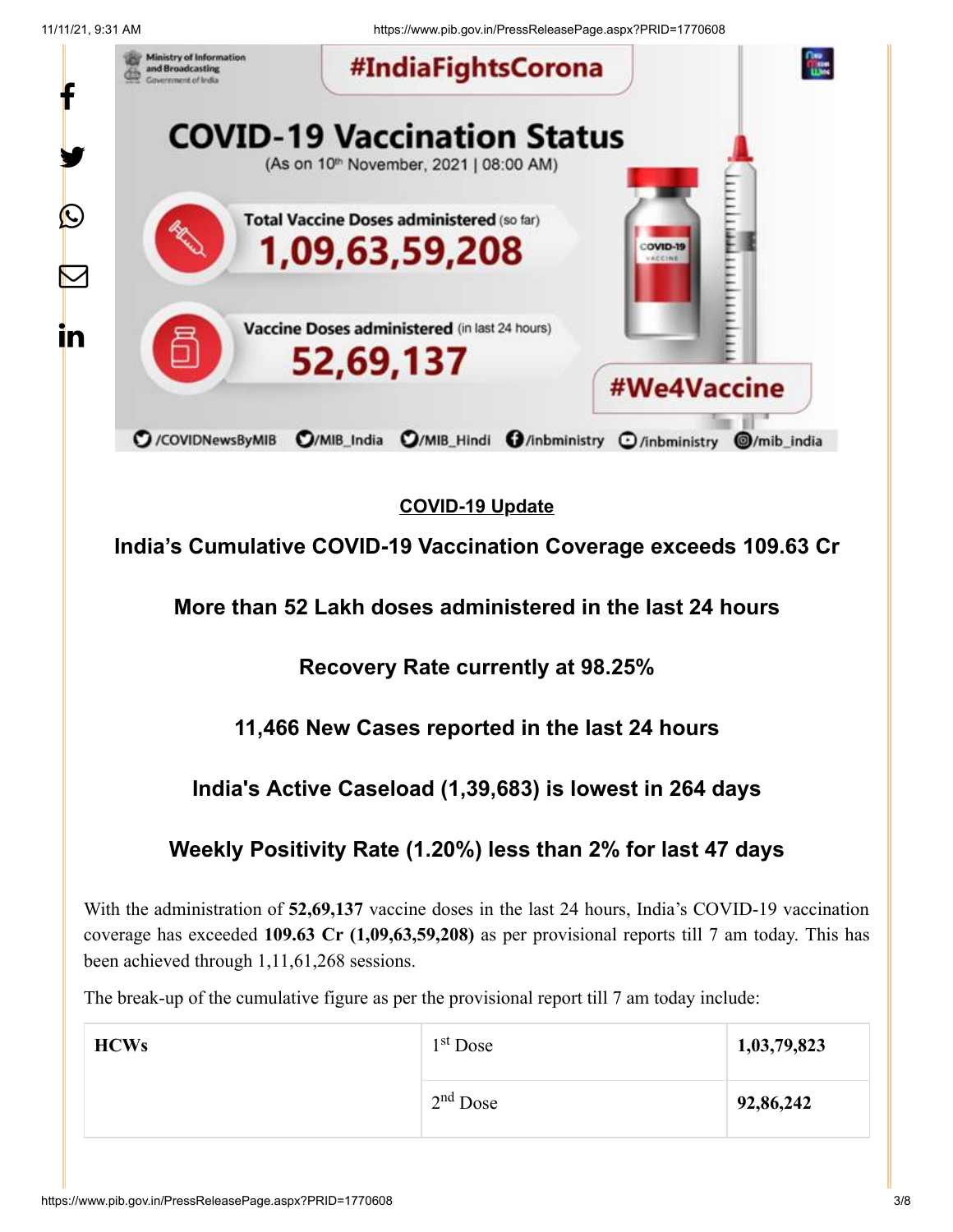| f                 |                                                | $1st$ Dose | 1,83,73,172    |
|-------------------|------------------------------------------------|------------|----------------|
|                   | <b>FLWs</b>                                    | $2nd$ Dose | 1,60,78,615    |
| $\bm{\mathbb{O}}$ | Age Group 18-44 years<br>Age Group 45-59 years | $1st$ Dose | 42,70,75,454   |
|                   |                                                | $2nd$ Dose | 15,71,37,333   |
|                   |                                                | $1st$ Dose | 17,69,95,594   |
| in                |                                                | $2nd$ Dose | 10,09,75,416   |
|                   | Over 60 years                                  | $1st$ Dose | 11,09,59,534   |
|                   |                                                | $2nd$ Dose | 6,90,98,025    |
|                   | <b>Total</b>                                   |            | 1,09,63,59,208 |

The recovery of **11,982** patients in the last 24 hours has increased the cumulative tally of recovered patients (since the beginning of the pandemic) to **3,37,75,086.**

Consequently, India's recovery rate stands at **98.25%**.



Sustained and collaborative efforts by the Centre and the States/UTs continue the trend of less than 50,000 Daily New Cases that is being reported for 136 consecutive days now.

**11,466 new cases** were reported in the last 24 hours.

https://www.pib.gov.in/PressReleasePage.aspx?PRID=1770608 4/8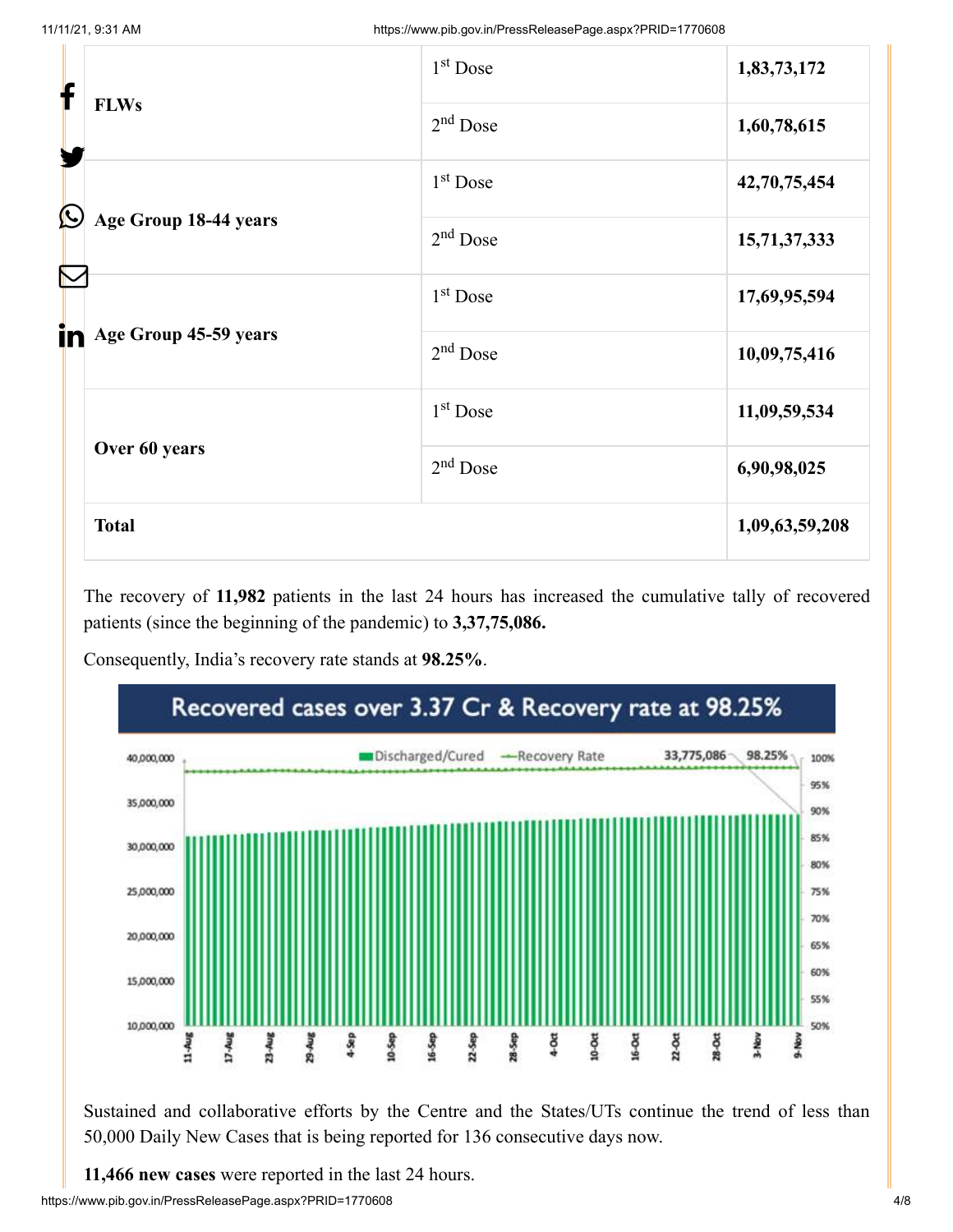11/11/21, 9:31 AM https://www.pib.gov.in/PressReleasePage.aspx?PRID=1770608



The Active Caseload is presently at **1,39,683 is lowest in 264 days.**Active cases presently constitute **0.41%** of the country's total Positive Cases, which **is lowest since March 2020.**



The testing capacity across the country continues to be expanded. The last 24 hours saw a total of 12,78,728 tests being conducted. India has so far conducted over **61.85 Cr (61,85,02,659**) cumulative tests.

While testing capacity has been enhanced across the country, **Weekly Positivity Rate at 1.20% remains less than 2% for the last 47 days now.** The **Daily Positivity rate reported to be 0.90%.** The daily Positivity rate has remained below2% for last 37 days and below 3% for 72 consecutive days now.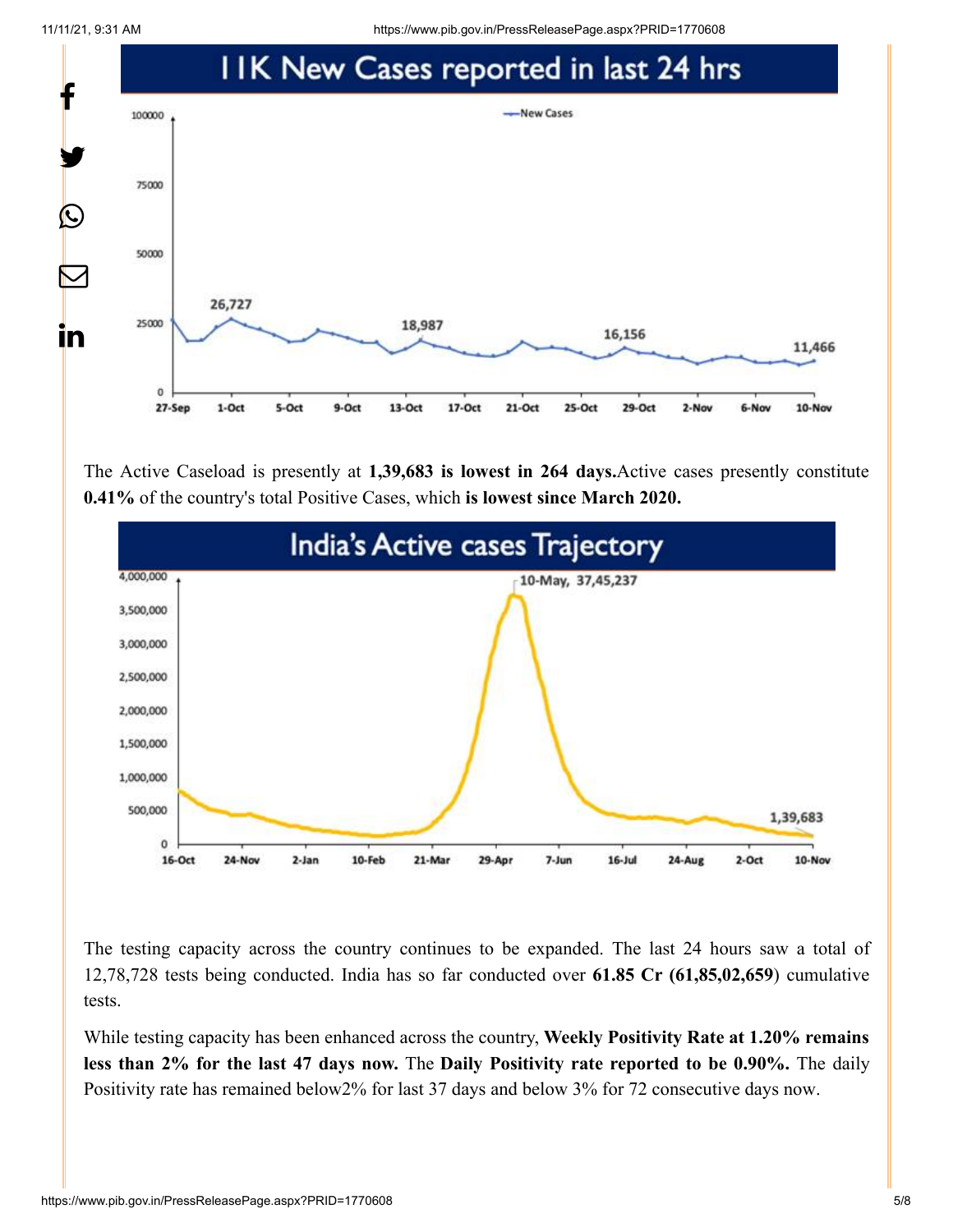

<https://pib.gov.in/PressReleasePage.aspx?PRID=1770427>

#### **Update on COVID-19 Vaccine Availability in States/UTs**

#### **More than 118Crore vaccine doses provided to States/UTs**

#### **More than 16.13 Crore balance and unutilized vaccine doses still available with States/UTs**

The Union Government is committed to accelerating the pace and expanding the scope of COVID-19 vaccination throughout the country. The new phase of universalization of COVID-19 vaccination commenced from 21<sup>st</sup> June 2021. The vaccination drive has been ramped up through availability of more vaccines, advance visibility of vaccine availability to States and UTs for enabling better planning by them, and streamlining the vaccine supply chain.

As part of the nationwide vaccination drive, Government of India has been supporting the States and UTs by providing them COVID Vaccines free of cost. In the new phase of the universalization of the COVID19 vaccination drive, the Union Government will procure and supply (free of cost) 75% of the vaccines being produced by the vaccinemanufacturers in the country to States and UTs

| <b>VACCINE DOSES</b>     | (As on 10 <sup>th</sup> November 2021) |
|--------------------------|----------------------------------------|
| <b>SUPPLIED</b>          | 1, 18, 24, 36, 185                     |
| <b>BALANCE AVAILABLE</b> | 16, 13, 69, 661                        |

More than **118 crore (1,18,24,36,185)** vaccine doses have been provided to States/UTs so far through Govt of India (free of cost channel) and through direct state procurement category.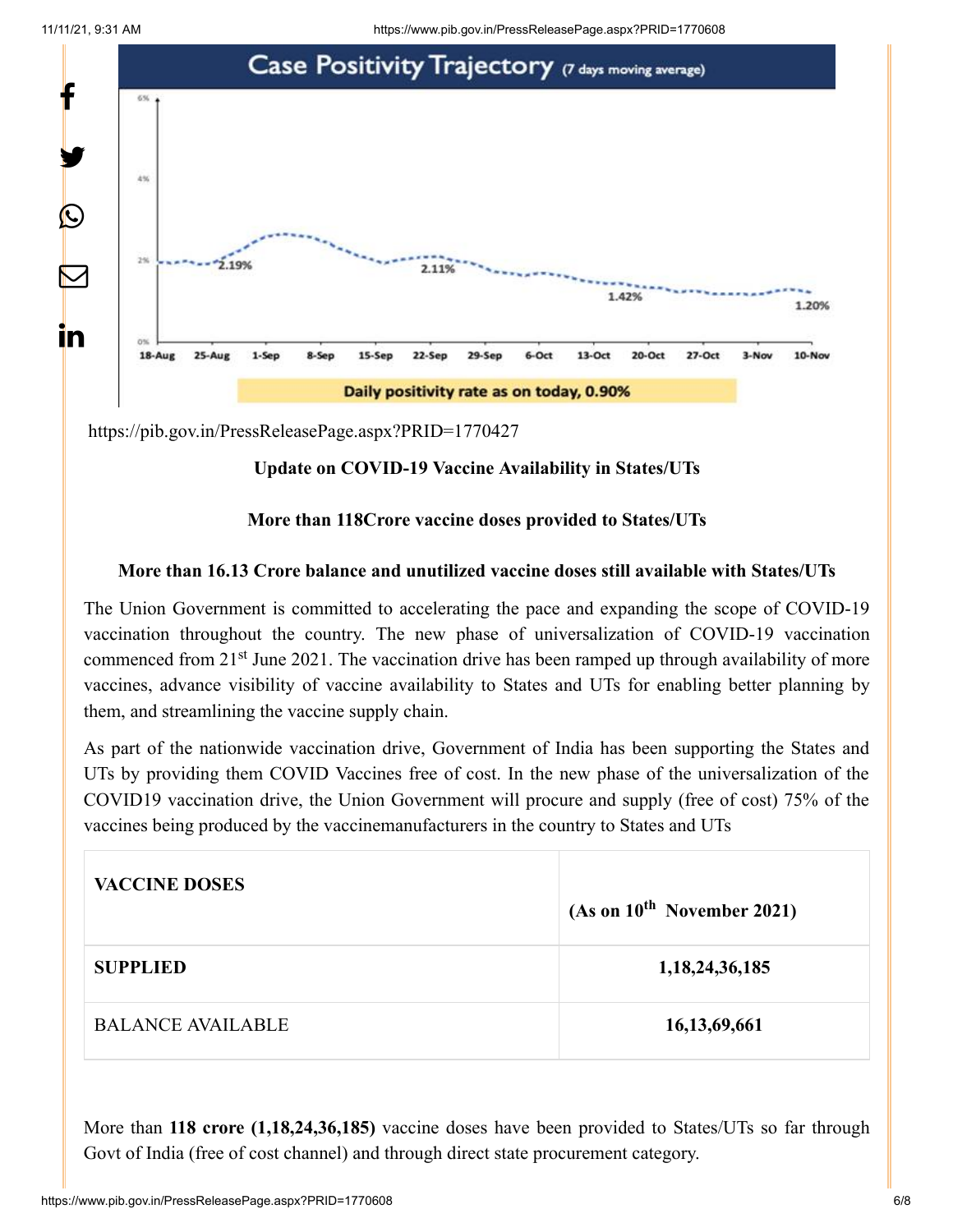y.

 $\bigcirc$ 

 $\mathbf \Xi$ 

in

More than **16.13 Cr (16,13,69,661)** balance and unutilized COVID Vaccine doses are still available with the States/UTs to be administered.

## **<https://pib.gov.in/PressReleasePage.aspx?PRID=1770424>** f

#### **Important Tweets**

[#IndiaFightsCorona](https://twitter.com/hashtag/IndiaFightsCorona?src=hash&ref_src=twsrc%5Etfw):

 $\Omega$ More than 52 lakh (52,69,137) vaccine doses administered in the last 24 hours.

 $\rightarrow$  Together we can win the battle against [#COVID19](https://twitter.com/hashtag/COVID19?src=hash&ref_src=twsrc%5Etfw)[.#We4Vaccine](https://twitter.com/hashtag/We4Vaccine?src=hash&ref_src=twsrc%5Etfw)[#LargestVaccinationDrive](https://twitter.com/hashtag/LargestVaccinationDrive?src=hash&ref_src=twsrc%5Etfw)[#Unite2FightCorona](https://twitter.com/hashtag/Unite2FightCorona?src=hash&ref_src=twsrc%5Etfw) [pic.twitter.com/PNhOxXcnAy](https://t.co/PNhOxXcnAy)

— #IndiaFightsCorona (@COVIDNewsByMIB) [November 10, 2021](https://twitter.com/COVIDNewsByMIB/status/1458299037921153026?ref_src=twsrc%5Etfw)

[#IndiaFightsCorona](https://twitter.com/hashtag/IndiaFightsCorona?src=hash&ref_src=twsrc%5Etfw):

More than 12 Lakh (12,78,728) [#COVID19](https://twitter.com/hashtag/COVID19?src=hash&ref_src=twsrc%5Etfw) samples tested in the last 24 hours.

☑️Together, we can win the battle against COVID-19.

➡️[#StaySafe](https://twitter.com/hashtag/StaySafe?src=hash&ref_src=twsrc%5Etfw) and follow [#COVIDAppropriateBehaviour](https://twitter.com/hashtag/COVIDAppropriateBehaviour?src=hash&ref_src=twsrc%5Etfw) [#Unite2FightCorona](https://twitter.com/hashtag/Unite2FightCorona?src=hash&ref_src=twsrc%5Etfw) [@MoHFW\\_INDIA](https://twitter.com/MoHFW_INDIA?ref_src=twsrc%5Etfw) [pic.twitter.com/XkhHVvWvgx](https://t.co/XkhHVvWvgx)

— #IndiaFightsCorona (@COVIDNewsByMIB) [November 10, 2021](https://twitter.com/COVIDNewsByMIB/status/1458379250906517508?ref_src=twsrc%5Etfw)

[#IndiaFightsCorona](https://twitter.com/hashtag/IndiaFightsCorona?src=hash&ref_src=twsrc%5Etfw):

[#COVID19](https://twitter.com/hashtag/COVID19?src=hash&ref_src=twsrc%5Etfw) UPDATE (As on 10th November, 2021)

✅11,466 new cases in the last 24 hours

✅Daily positivity rate reported to be 0.90%[#Unite2FightCorona](https://twitter.com/hashtag/Unite2FightCorona?src=hash&ref_src=twsrc%5Etfw) [#StaySafe](https://twitter.com/hashtag/StaySafe?src=hash&ref_src=twsrc%5Etfw)

1/4 [pic.twitter.com/MDmMZhyQ7Q](https://t.co/MDmMZhyQ7Q)

— #IndiaFightsCorona (@COVIDNewsByMIB) [November 10, 2021](https://twitter.com/COVIDNewsByMIB/status/1458307303229177861?ref_src=twsrc%5Etfw)